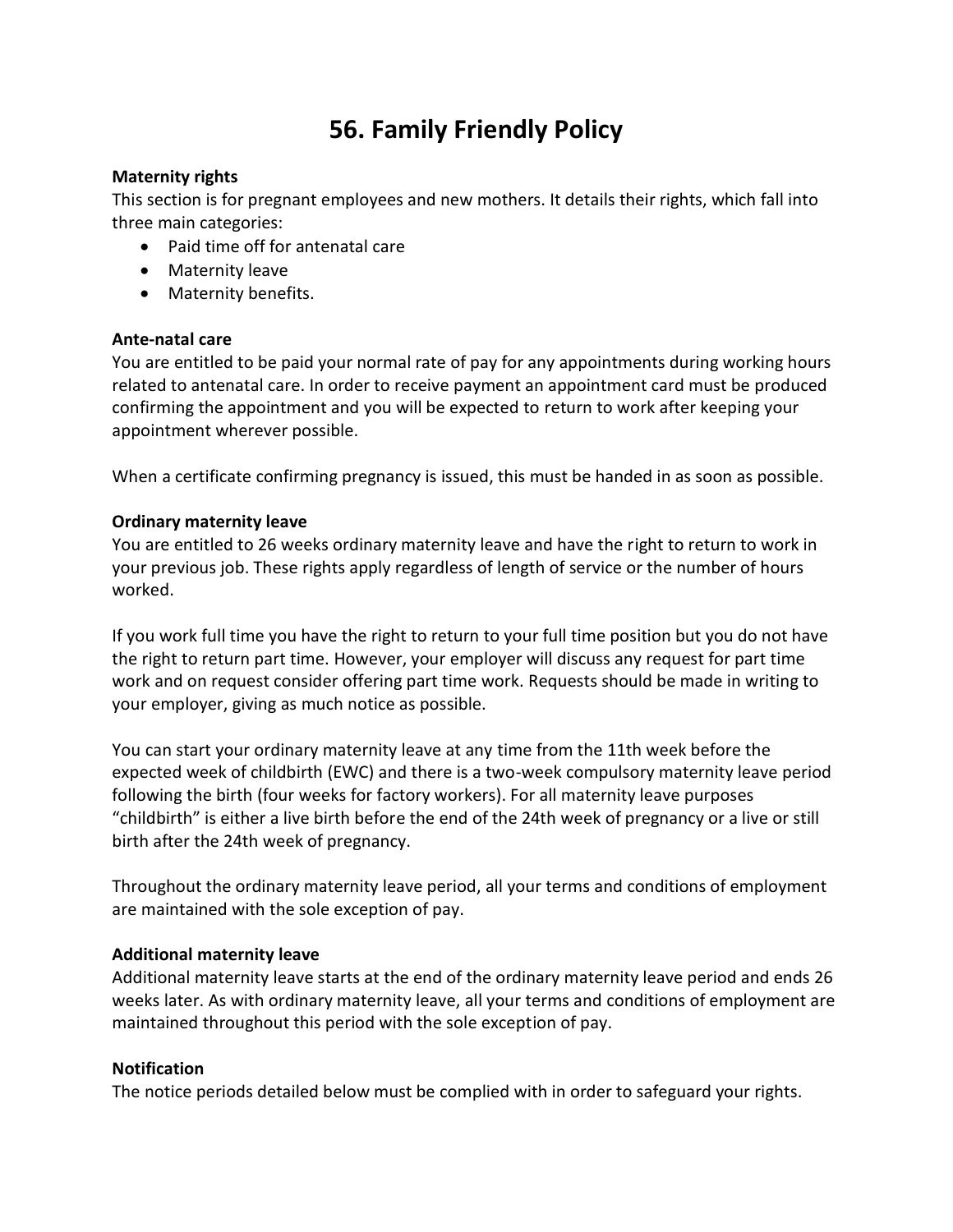You must notify your employer in writing by the 15th week before the EWC of the following:

- That you are pregnant,
- The EWC,
- The date on which you intend to start your maternity leave.

You must also provide a certificate (normally a form MAT B1) stating the EWC. Your employer will then write to you within 28 days to confirm your date of return to work. You can change the date on which you intend to start your maternity leave by giving your employer at least 28 days written notice.

## **Returning to work**

If you take the full entitlement to maternity leave your return date will be the date previously notified to you by your employer. If you wish to return early you must give your employer eight weeks' written notice of your early return date. Your early return may be delayed if this procedure is not followed.

If you intend to return to work at the end of your maternity leave but fail to do so, your employer's normal rules regarding absence will apply.

# **Maternity benefits**

Although you do not need any qualifying service or to work a minimum number of hours to be entitled to maternity leave or the right to return to work, in order to qualify for Statutory Maternity Pay (SMP) from your employer, you need to have the following:

- At least 26 weeks continuous service at the end of the 15th week before the EWC (this is known as the "qualifying week" for maternity pay purposes)
- Average earnings above the National Insurance lower earnings limit during the eight weeks before the qualifying week.

If you meet these conditions you are entitled to a maximum of 39 weeks SMP which is calculated as:

- Six weeks at 90% of average weekly earnings
- 33 weeks at the lesser of the lower rate of SMP or 90% of average weekly earnings.

If you do not qualify for SMP you may be entitled to Maternity Allowance (MA).

## **Sickness absence during pregnancy**

If you are absent from work because of a pregnancy related illness or reason at any time during the four weeks before your EWC, the ordinary maternity leave period begins on the first day of absence. If the pregnancy related absence began before the fourth week, then the ordinary maternity leave period begins at the start of the fourth week.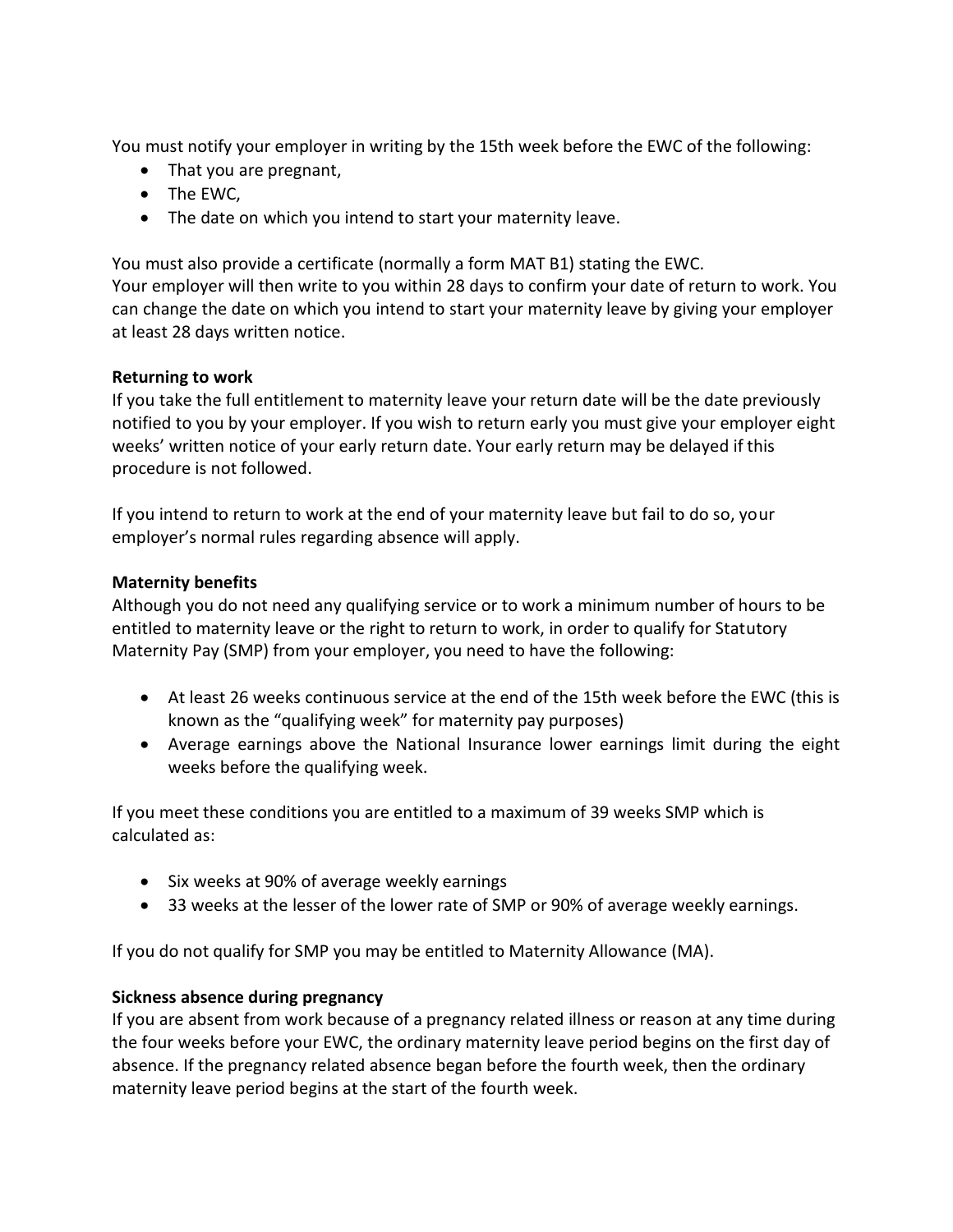If you are absent from work and the illness is not pregnancy related, the maternity leave period will begin on the date you have previously notified.

If you are absent from work in the weeks leading up to your maternity leave it may affect the higher rate of SMP (90% of normal pay) because it is based on your average earnings in the eight weeks prior to the qualifying week.

## **Adoption rights**

This section is similar to the previous section but deals with employee rights on the adoption of a child, which fall into three main categories:

- Paid time off to attend pre-adoption appointments
- Adoption leave
- Adoption benefits.

## **Pre-adoption appointments**

If you are the primary or sole adopter and you have been advised that a child is due or expected to be placed with you for adoption you are entitled to be paid your normal rate of pay for up to five pre-adoption appointments during working hours. The appointments must have been made by or at the request of the adoption agency and in order to receive payment an appointment card must be produced confirming each appointment. The maximum time off for each appointment is six and a half hours and you will be expected to return to work after keeping your appointment wherever possible.

## **Ordinary adoption leave**

If you are the adoptive parent who has elected to take adoption leave you have the right to 26 weeks ordinary adoption leave, which includes two weeks' compulsory adoption leave. You can start your adoption leave as soon as the child is placed with you for adoption or if pre-notified up to 14 days before that date.

You are entitled to return to work in your previous job after the ordinary adoption leave period. If you work full time you have the right to return to your full time position but you do not have the right to return part time. However, your employer will discuss any request for part time work and on request consider part time work. Requests should be made in writing to your employer, giving as much notice as possible.

Throughout the ordinary adoption leave, all your terms and conditions of employment are maintained with the sole exception of pay.

## **Additional adoption leave**

If you are entitled to ordinary adoption leave, additional adoption leave starts at the end of the ordinary adoption leave period and ends 26 weeks later. As with ordinary adoption leave, all your terms and conditions of employment are maintained throughout this period with the sole exception of pay.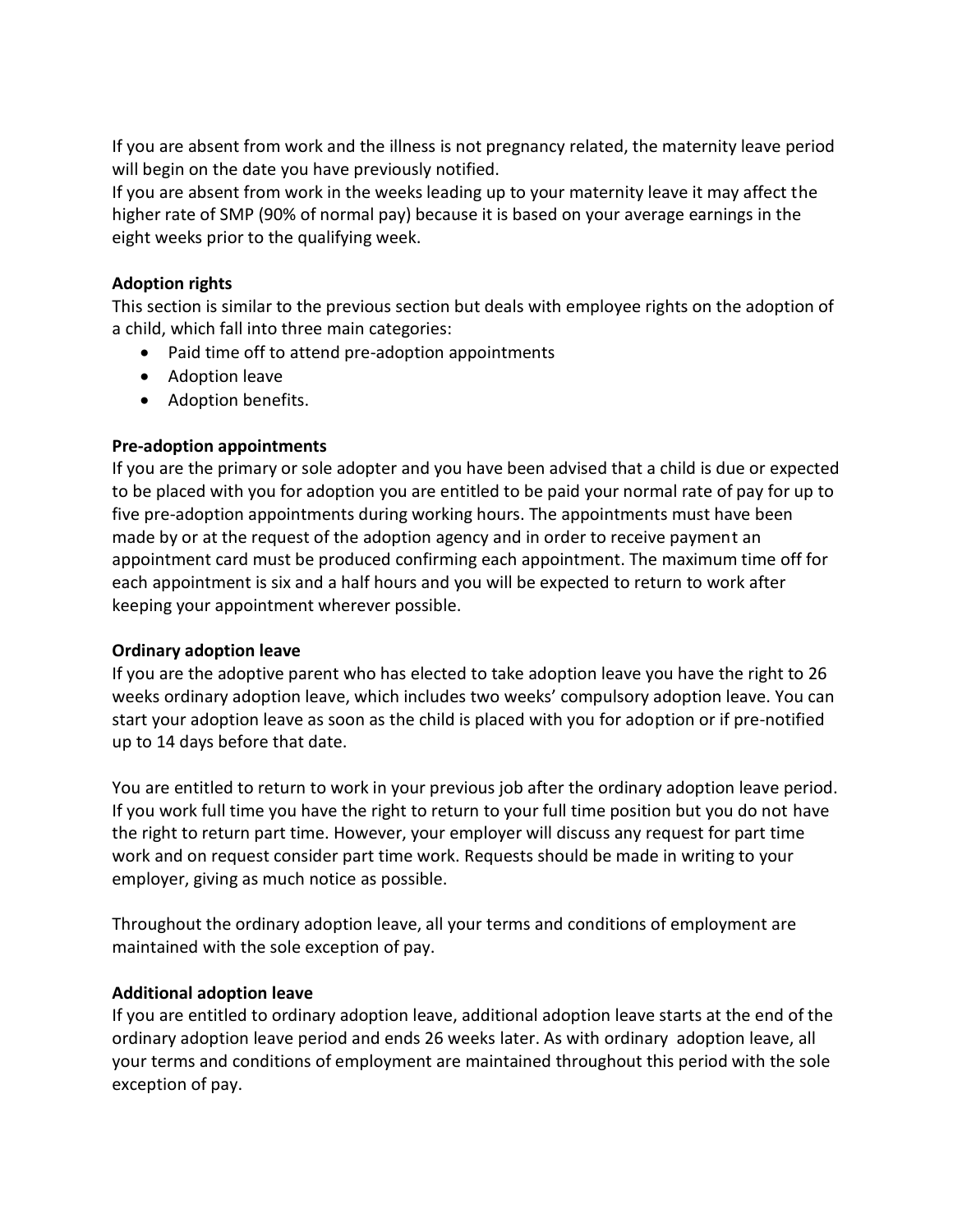## **Notification**

The notice periods detailed below must be complied with in order to safeguard your rights.

You must notify your employer in writing of the following no later than seven days after being matched with a child for adoption:

- The date of placement of the child for adoption,
- The date on which you intend to start your adoption leave.

You must also provide an Adoption Certificate from the approved adoption agency. Your employer will then write to you within 28 days to confirm your date of return to work. You can change the date on which you intend to start your adoption leave by giving your employer at least 28 days' written notice.

## **Returning to work**

If you take the full entitlement to adoption leave your return date will be the date previously notified to you by your employer. If you wish to return early you must give your employer eight weeks' written notice of your early return date. Your early return may be delayed if this procedure is not followed.

If you intend to return to work at the end of your adoption leave but fail to do so, your employer's normal rules regarding absence will apply.

## **Adoption benefits**

Although you do not need any qualifying service or to work a minimum number of hours to be entitled to adoption leave or the right to return to work, in order to qualify for Statutory Adoption Pay (SAP) from your employer, you need to have the following:

- At least 26 weeks continuous service at the end of the week in which the child was matched with you for adoption
- Average earnings above the National Insurance lower earnings limit during the eight weeks before the week in which the child was matched with you for adoption.

If you meet these conditions you are entitled, subject to special rules where the adoption is disrupted or where the child reaches age 18, to a maximum of 39 weeks SAP, calculated as:

- Six weeks at 90% of average weekly earnings,
- 33 weeks at the lesser of the lower rate of SAP or 90% of average weekly earnings.

In order to be paid SAP, you should notify your employer in writing of the following no later than 28 days before the date on which you wish your SAP period to begin:

- The name and address of the approved adoption agency
- The date on which the child is expected to be placed for adoption and where the child has already been placed for adoption, the date of placement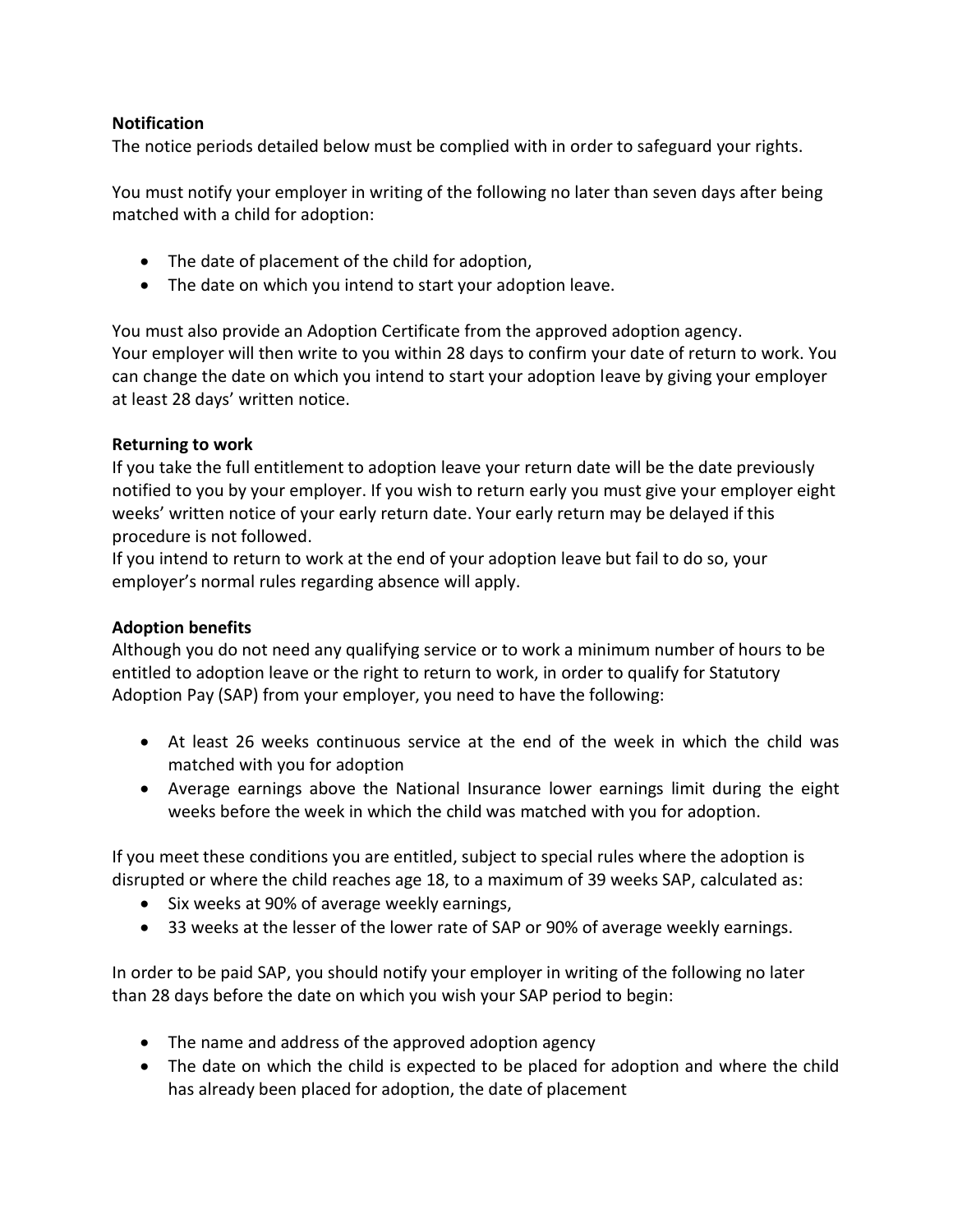• The date on which you were informed that the child was to be placed with you for adoption.

# **Paternity rights (birth) Ante-natal appointments**

You are entitled to accompany the child's mother on up to two ante-natal appointments without pay during working hours. This is on condition that you have or expect to have responsibility for the upbringing of the child and that you are the biological father of the child or are married to or are the partner of the child's mother. The maximum time off for each appointment is six and a half hours and you will be expected to return to work after keeping your appointment wherever possible.

# **Ordinary paternity leave**

If you have at least 26 weeks continuous service at the end of the 15th week before the EWC, you are entitled to choose to take either one week or two consecutive weeks of ordinary paternity leave if you meet the following conditions:

- You have or expect to have responsibility for the upbringing of the child
- You are the biological father of the child or are married to or are the partner of the child's mother.

You cannot start your ordinary paternity leave until the child is born and it must end within 56 days beginning with the date on which the child is born or the first day of the EWC, whichever is the later. You must give prior notice of the day you intend to start your ordinary paternity leave, which can be:

- The day on which the child is born
- A day which you specify as a number of days after the day on which the child is born
- A pre-determined date, which must be later than the first day of the EWC.

Throughout the ordinary paternity leave, all your terms and conditions of employment are maintained with the sole exception of pay.

## **Paternity benefits**

If you are entitled to ordinary paternity leave and your average earnings were above the National Insurance lower earnings limit during the eight weeks up to and including the 15th week before the EWC, you are entitled to be paid Statutory Paternity Pay (SPP). SPP is paid during the entire ordinary paternity leave period and is the lesser of:

- the standard rate of SPP or
- 90% of average weekly earnings.

## **Notification**

To safeguard your rights to ordinary paternity leave and pay you must complete Form SC3 by the 15th week before the EWC. You can change the date on which you intend to start your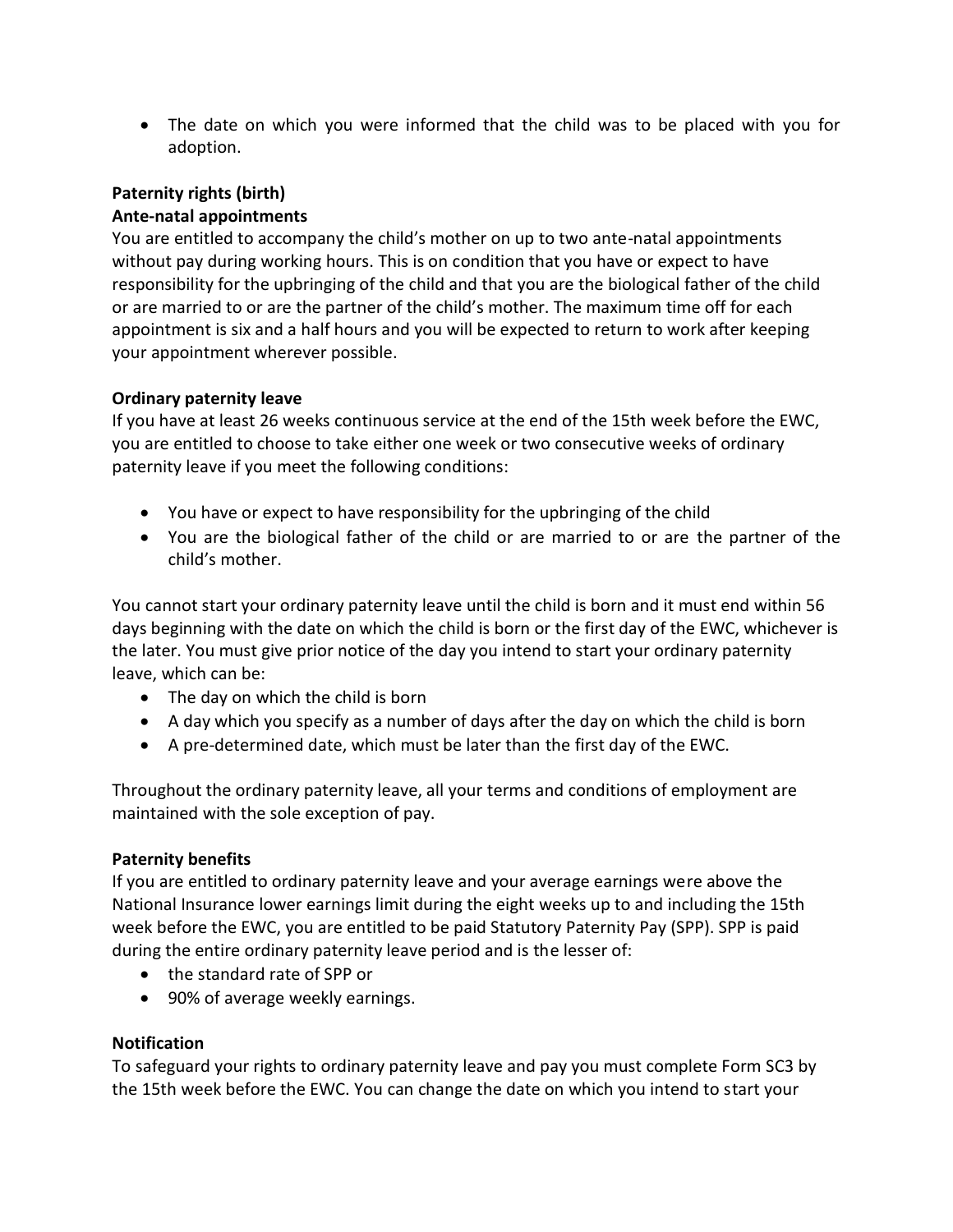ordinary paternity leave by completing a new Form SC3 at least 28 days before the original leave date.

# **Paternity rights (adoption) Pre-adoption appointments**

If you are the primary adopter's partner and you have been advised that a child is due or expected to be placed with you, you are entitled to attend up to two pre-adoption appointments without pay during working hours. The appointments must have been made by or at the request of the adoption agency and the maximum time off for each appointment is six and a half hours. You will be expected to return to work after keeping your appointment wherever possible.

# **Ordinary paternity leave**

If you have at least 26 weeks continuous service at the end of the week in which the child's adopter is matched with the child for a UK adoption, you are entitled to choose to take either one week or two consecutive weeks of ordinary paternity leave if you meet the following conditions:

- You are not taking adoption leave in respect of the child
- You have or expect to have responsibility for the upbringing of the child
- You are married to or are the partner of the child's adopter.

You cannot start your ordinary paternity leave before the day the child is placed with the adopter and it must end within 56 days beginning with the date of placement. You must give prior notice of the day you intend to start your ordinary paternity leave, which can be:

- The day on which the child is placed with the adopter
- A day which you specify as a number of days after the day on which the child is placed with the adopter
- A pre-determined date, which must be later than the date on which the child is expected to be placed for adoption.

Throughout the ordinary paternity leave, all your terms and conditions of employment are maintained with the sole exception of pay.

## **Paternity benefits**

If you are entitled to ordinary paternity leave and your average earnings were above the National Insurance lower earnings limit during the eight weeks before the week in which the child was matched for adoption, you are entitled to be paid Statutory Paternity Pay (SPP). SPP is paid during the entire ordinary paternity leave period and is the lesser of:

- the standard rate of SPP or
- 90% of average weekly earnings.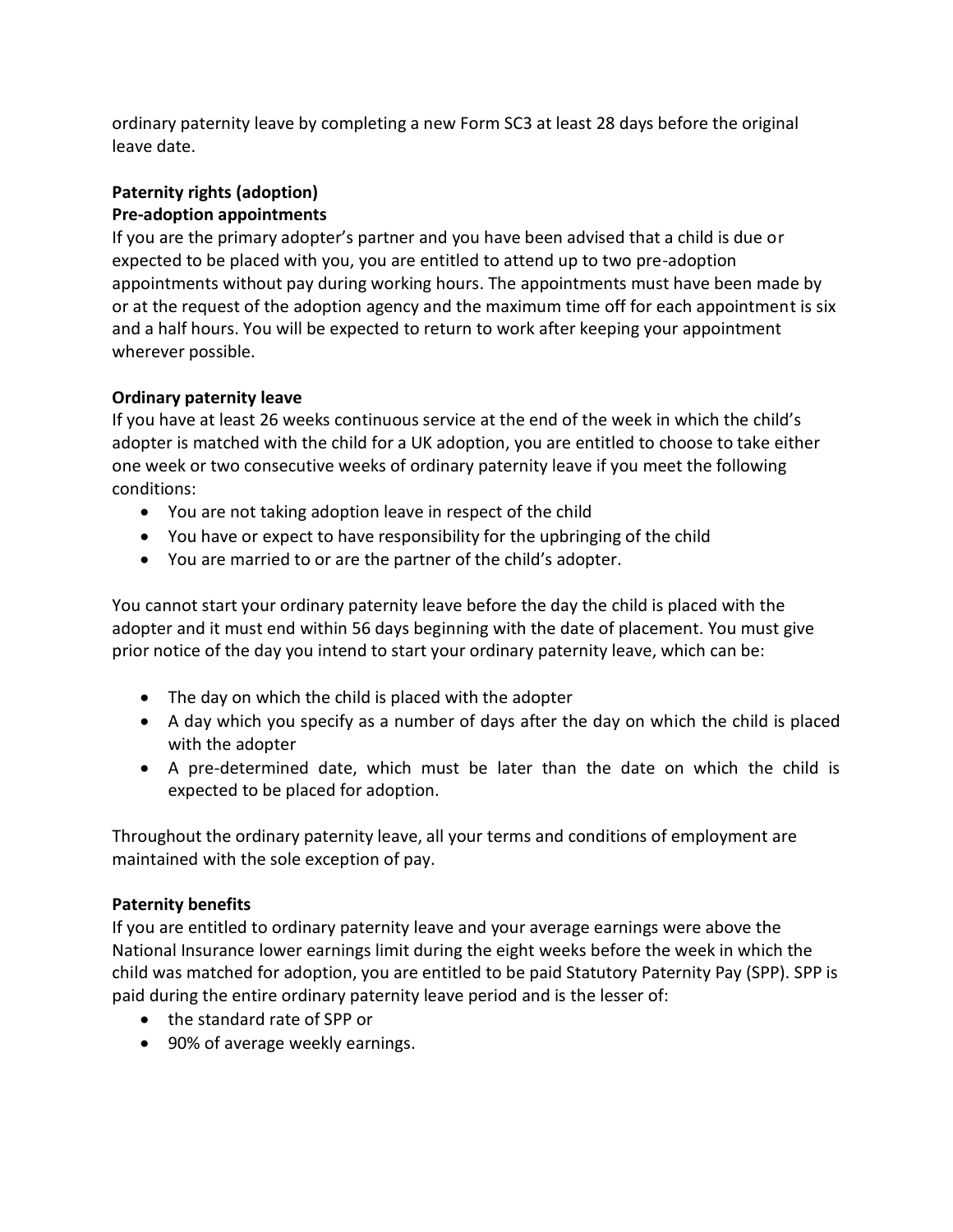### **Notification**

To safeguard your rights to ordinary paternity leave and pay you must complete a Form SC4 no later than seven days after the date on which the adopter is notified of having been matched with the child for adoption. You can change the date on which you intend to start your ordinary paternity leave by completing a new Form SC4 at least 28 days before the original leave date.

## **Shared parental rights (birth) Introduction**

Many parents will be able to share leave in the year after their child's birth and take leave in a more flexible way by stopping and starting their shared parental leave, taking their leave at the same time, and returning to work between periods of leave.

To qualify for shared parental leave you must have at least 26 weeks continuous service at the end of the 15th week before the EWC and still be in employment the week before you take the shared parental leave. In addition, you must share the main responsibility for the care of the child that the shared parental leave and pay relates to with the other parent and meet an 'employment and earnings' test.

## **Opting into shared parental leave and pay**

If the mother and her partner agree, the mother can curtail her current maternity leave and 'convert' what remains of the leave period into shared parental leave (SPL). The mother must do this by giving formal notice to her employer and, if you are the mother, we have a form that can be completed to provide the required information. At least eight weeks' notice must be given to curtail maternity leave, at which time the mother and her partner must also give their respective employers an indication of how they intend to take the shared parental leave and pay.

The mother's notice to curtail maternity leave will normally be accompanied by a notice of entitlement to take shared parental leave and a request for a period of shared parental leave and pay. Once notice to curtail maternity leave has been given, it can only be withdrawn in very limited circumstances. However, if the mother gives notice to curtail her maternity leave before the child is born, she has up to six weeks after the birth to change her mind. If the mother revokes her curtailment notice, she remains on maternity leave and can give a new notice to curtail her maternity leave at a later date.

### **Taking shared parental leave**

Before you can take shared parental leave and pay you must provide your employer with a notice of your entitlement to shared parental leave and pay, and this must be accompanied by a 'declaration' from your partner. This is a 'one off' notice and, if you are the mother, you will already have given this notice with your notice to curtail your maternity leave. If you are the mother's partner we have a form that can be completed to provide the required information. The total number of weeks of SPL available is 52 weeks minus the maternity leave that the mother has already taken (including the compulsory maternity leave period). The leave must be taken in whole weeks (part- weeks count as whole weeks), and it must be taken before the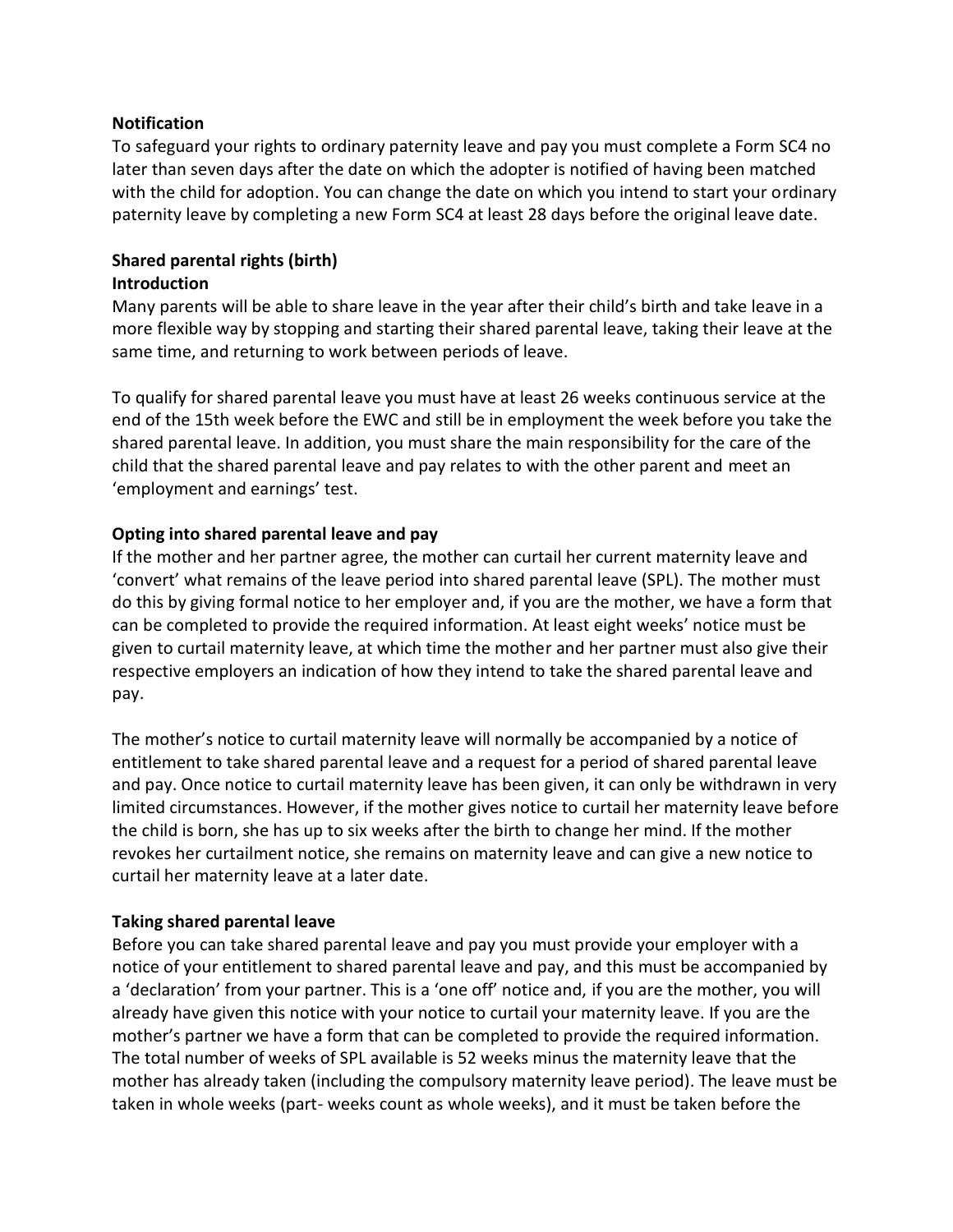child's first birthday.

All your terms and conditions of employment are maintained throughout the SPL period with the sole exception of pay and, if your combined total of maternity/paternity and SPL does not exceed 26 weeks, you are entitled to return to work in your previous job. If you work full time you have the right to return to your full time position but you do not have the right to return part time. However, your employer will discuss any request for part time work and on request consider part time work. Requests should be made in writing to your employer, giving as much notice as possible.

## **Notification**

You are allowed three 'notifications' to take a period of SPL. A minimum of eight weeks' notice must be given before each period of leave, and the mother's first notice to take SPL will usually be included as part of the notice to curtail maternity leave.

If your notice is for a continuous period of SPL, for example six weeks off, it cannot be refused. If however your notice is for a discontinuous period of leave, for example six weeks comprising three weeks of SPL, three weeks in work, then three weeks of SPL, this can be refused. The first two weeks of the eight week notice period are to enable you and your employer to discuss this type of request and to try to reach agreement on the pattern of leave.

If agreement cannot be reached you have until the 15th day after you submitted your request (i.e. the day after the discussion period expires) to either let the request stand or to withdraw the request. If you let the request stand your employer can insist that the SPL is taken as a period of continuous leave (in the above example as a continuous period of six weeks). You then have five days in which to decide the start date for the period of continuous leave, otherwise it will start on the date of the first period you previously notified. Alternatively, you can withdraw the request and it will not count as one of your three notifications.

If you want to change the dates of a previously notified period of SPL and your employer agrees to this, then the change does not count as a formal 'notification'. If, however, your employer does not agree to the change you can submit a formal notification of the change (giving at least eight weeks' notice). Your employer will have to accept this notification, but the change will count as one of your three 'notifications'.

## **Statutory Shared Parental Pay**

If you qualified for SMP, MA or SPP you will also qualify for Statutory Shared Parental Pay (SSPP). The total number of weeks of SSPP available is 39 weeks minus the number of weeks of SMP already paid to the mother. SSPP is paid at the lesser of:

- The standard rate of SSPP or
- 90% of average weekly earnings.

As there will be more weeks of SPL available than weeks of SSPP, employees who claim SSPP will be required to sign a declaration stating the total pay available and the total pay received.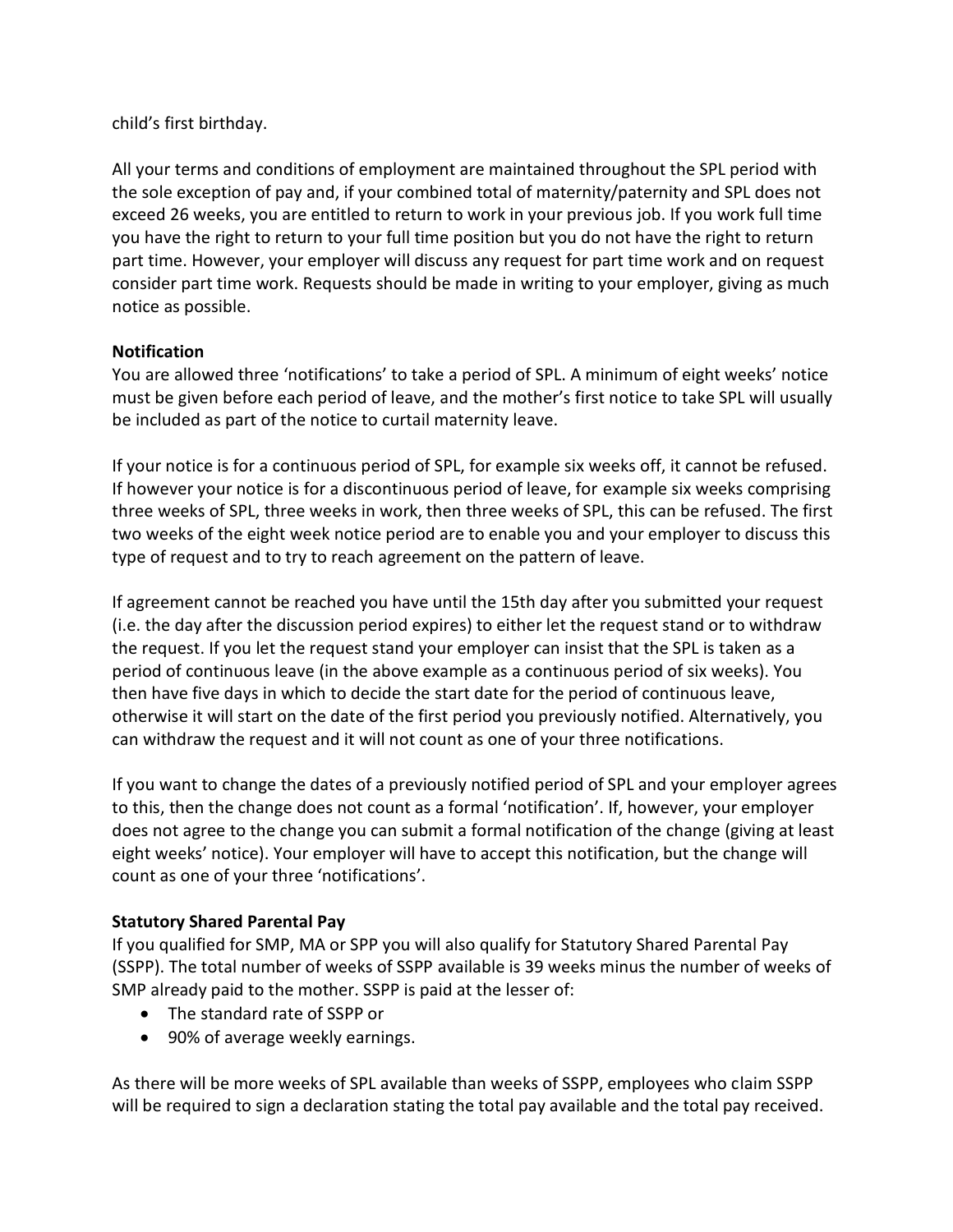## **Shared parental rights (adoption) Introduction**

Many parents will able to share leave in the year after the adoption and take leave in a more flexible way by stopping and starting their shared parental leave, taking their leave at the same time, and returning to work between periods of leave.

To qualify for shared parental leave you must have at least 26 weeks continuous service at the end of the week in which the adopter is notified of having been matched with a child for adoption and still be in employment the week before you take the shared parental leave. In addition, you must share the main responsibility for the care of the child that the shared parental leave and pay relates to with the other parent and meet an 'employment and earnings test'.

## **Opting into shared parental leave and pay**

If the primary adopter and their partner agree, the primary adopter can curtail their current adoption leave and 'convert' what remains of the leave period into shared parental leave (SPL). The primary adopter must do this by giving formal notice to the employer and if you are the primary adopter, we have a form that can be completed to provide the required information. At least eight weeks' notice must be given to curtail adoption leave, at which time the primary adopter and their partner must also give their respective employers an indication of how they intend to take the shared parental leave and pay.

The primary adopter's notice to curtail adoption leave will normally be accompanied by a notice of entitlement to take shared parental leave and a request for a period of shared parental leave and pay. Once notice to curtail adoption leave has been given, it can only be withdrawn in very limited circumstances.

## **Taking shared parental leave**

Before you can take shared parental leave and pay you must provide your employer with a notice of your entitlement to shared parental leave and pay, and this must be accompanied by a 'declaration' from your partner. This is a 'one off' notice and, if you are the primary adopter, you will already have given this notice with your notice to curtail your adoption leave. If you are the secondary adopter/adopter's partner we have a form that can be completed to provide the required information. The total number of weeks of SPL available is 52 weeks minus the adoption leave that the primary adopter has already taken (including the compulsory adoption leave period). The leave must be taken in whole weeks (part-weeks count as whole weeks), and it must be taken during the first year following the adoption.

All your terms and conditions of employment are maintained throughout the SPL period with the sole exception of pay and if your combined total of adoption/paternity and SPL does not exceed 26 weeks, you are entitled to return to work in your previous job. If you work full time you have the right to return to your full time position but you do not have the right to return part time. However, your employer will discuss any request for part time work and will, on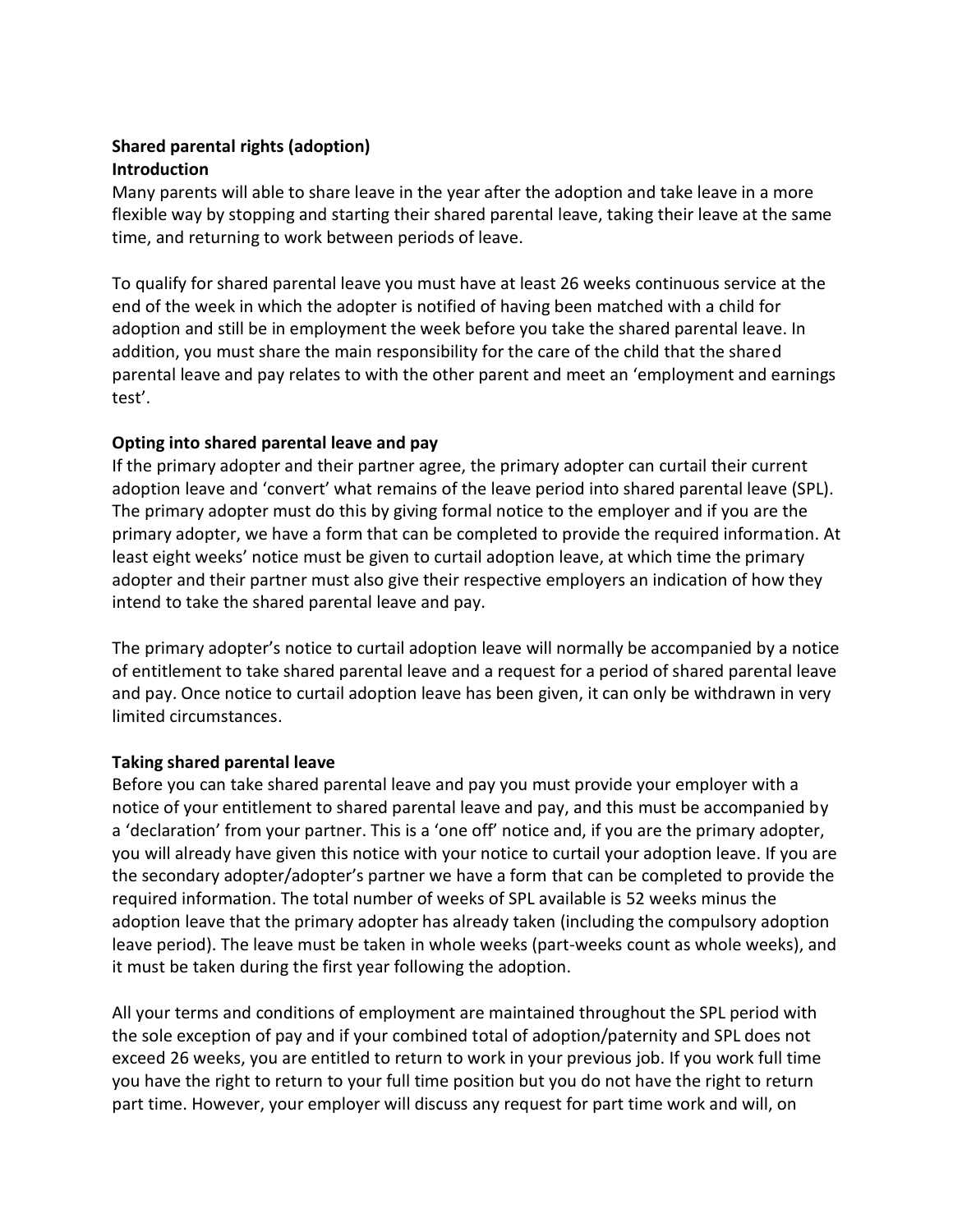request consider part time work. Requests should be made in writing to your employer, giving as much notice as possible.

## **Notification**

You are allowed three 'notifications' to take a period of SPL. A minimum of eight weeks' notice must be given before each period of leave, and the primary adopter's first notice to take SPL will usually be included as part of the notice to curtail adoption leave.

If your notice is for a continuous period of SPL, for example six weeks off, it cannot be refused. If however, your notice is for a discontinuous period of leave, for example six weeks comprising three weeks of SPL, three weeks in work, then three weeks of SPL, this can be refused. The first two weeks of the eight week notice period are to enable you and your employer to discuss this type of request and to try to reach agreement on the pattern of leave.

If agreement cannot be reached you have until the 15th day after you submitted your request (i.e. the day after the discussion period expires) to either let the request stand or to withdraw the request. If you let the request stand your employer can insist that the SPL is taken as a period of continuous leave (in the above example as a continuous period of six weeks). You then have five days in which to decide the start date for the period of continuous leave, otherwise it will start on the date of the first period you previously notified. Alternatively, you can withdraw the request and it will not count as one of your three notifications.

If you want to change the dates of a previously notified period of SPL and your employer agrees to this, then the change does not count as a formal 'notification'. If, however, your employer does not agree to the change you can submit a formal notification of the change (giving at least eight weeks' notice). Your employer will have to accept this notification, but the change will count as one of your three 'notifications'.

## **Statutory Shared Parental Pay**

If you qualified for SAP or SPP you will also qualify for Statutory Shared Parental Pay (SSPP). The total number of weeks of SSPP available is 39 weeks minus the number of weeks of SAP already paid to the primary adopter. SSPP is paid at the lesser of:

- The standard rate of SSPP or
- 90% of average weekly earnings.

As there will be more weeks of SPL available than weeks of SSPP, employees who claim SSPP will be required to sign a declaration stating the total pay available and the total pay received.

## **Parental leave**

Parents of children born or placed for adoption on or after 15th December 1999 are entitled, on completion of one year's service with the Company, to take unpaid parental leave. The right applies to mothers and fathers and to a person who has legal parental responsibility. Parents who already have at least one year's service are able to start taking parental leave when the child is born or adopted and the remainder are able to start taking parental leave as soon as